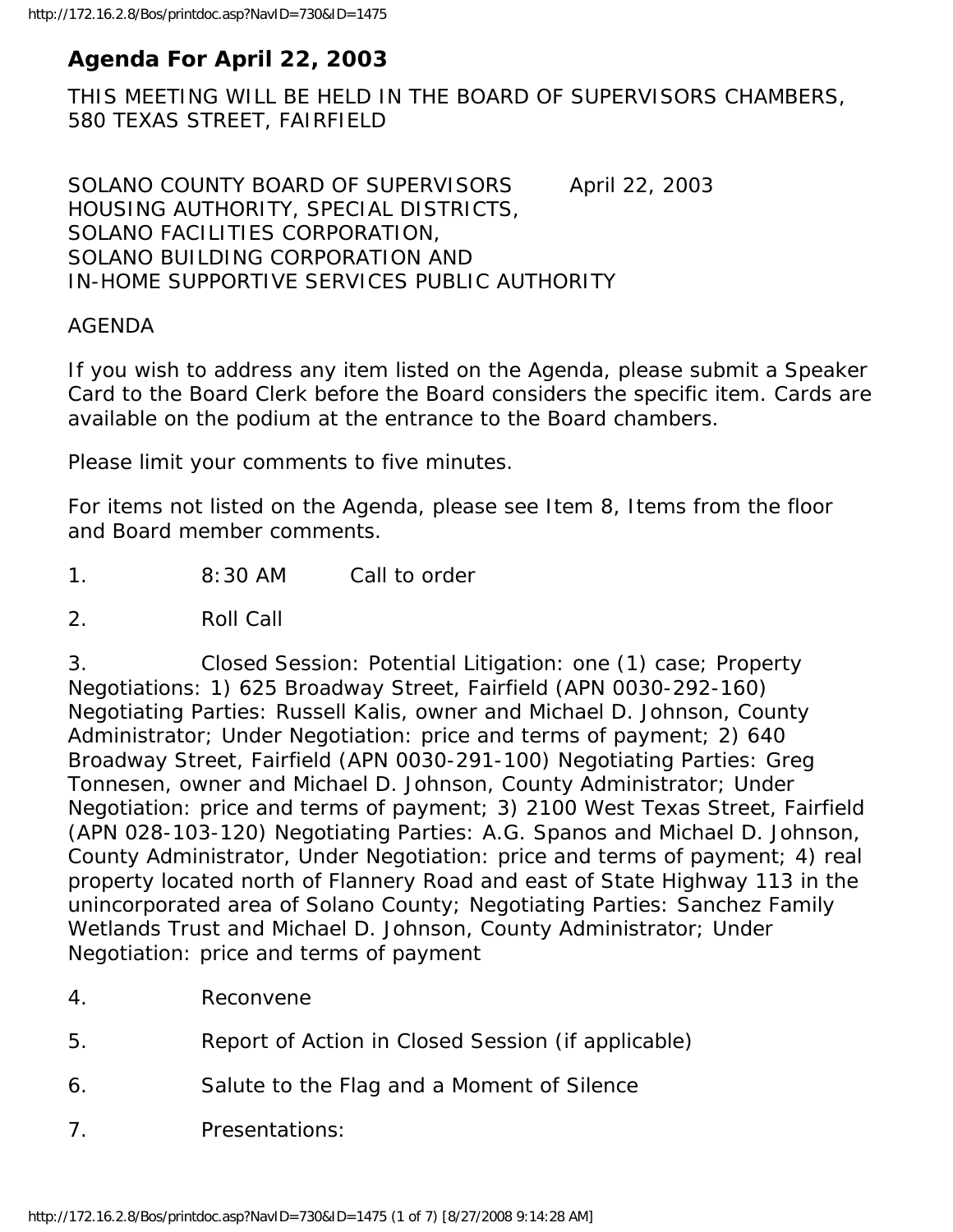A) Department of Child Support Services: Adoption of a resolution and plaque honoring Shirley A. Russell, Senior Family Support Officer, for 21 years of service to Solano County (Supervisorial District 3)

B) Environmental Management:

Adoption of a resolution and plaque honoring Chuck Pratt for his service to Solano County as Building Official (Supervisorial District 5)

C) County Administrator's Office:

 Approval of a resolution and presentation from the Office of Family Violence Prevention proclaiming April 22, 2003 as Children's Day of Hope and Children's Memorial Day

# 8. Items from the floor and Board member comments

 This is your opportunity to address the Board on a matter not listed on the Agenda, but it must be within the subject matter jurisdiction of the Board. Please submit a Speaker Card before the first speaker is called and limit your comments to five minutes.

# 9. Additions to or Deletions from the Agenda

10. Public Comment on Consent Calendar

 Each speaker shall have 5 minutes to address any or all items on the Consent Calendar.

- 11. Approval of the Agenda
- 12. Approval of Consent Calendar

The Board considers all matters listed under the Consent Calendar to be routine and will adopt them in one motion. There will be no discussion on these items before the Board votes on the motion unless Board members request specific items be discussed and/or removed from the Consent Calendar.

# CONSENT CALENDAR

## GENERAL GOVERNMENT

13. Clerk of the Board of Supervisors:

Approval of Minutes: Board of Supervisors March 25, 2003, March 28, 2003, April 1, 2003

14. County Administrator's Office: Adoption of a resolution amending the bid sales price from A.G. Spanos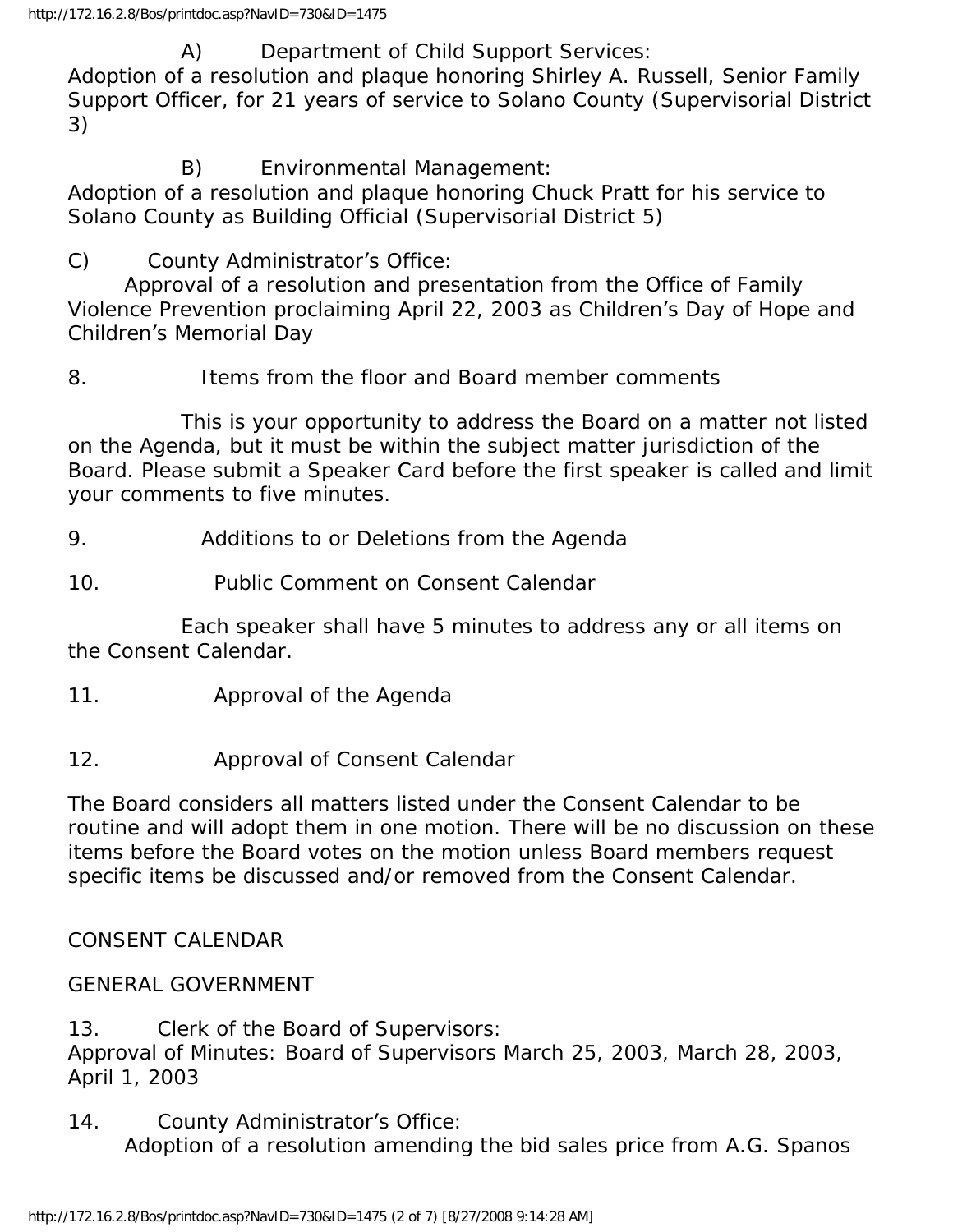for 2100 West Texas Street, Fairfield (Old County Hospital, APN 028-103-120) from \$3,025,000 to a reduced price of \$2,971,466.60; authorize the execution of all documents necessary for the completion of the sale

#### 15. General Services:

 Approval to execute the Notice of Completion for the Juvenile Hall heating, ventilating and air conditioning energy upgrades at 2010 West Texas Street, Fairfield at a total project cost of \$425,000

#### 16. Human Resources:

 Adoption of a resolution amending the Alphabetical Listing of Classes and Salaries to add the new classification of Appraiser Technician to the Assessor/ Recorder's Office with an approximate annual salary range of \$33,842-\$41,135

## 17. Treasurer/Tax Collector/County Clerk:

 A) Accept the Solano County Treasurer's Quarterly Report for the period of January 1, 2003 – March 31, 2003

B) Approval of the Solano County Annual Investment Policy

## HEALTH AND SOCIAL SERVICES

18. Health and Social Services:

 Approval of an agreement with the National Council on Crime and Delinquency in the amount of \$67,500 for the period of May 1, 2003 to April 30, 2005 to provide a software program to track compliance with regulations for Child Welfare Services (\$33,750 funded in FY2002/03 Budget)

CRIMINAL JUSTICE: None

## LAND USE/TRANSPORTATION

19. Transportation:

 A) Accept the offer of dedication of property from John Imsdahl and Judy DeVine; approve the Agreement in Reference to Improvements for Minor Subdivision, MS-02-15 (Vacaville area); approve the Resolution Accepting this Agreement (no General Fund impact

 B) Accept the offer of dedication of property from Edward L. and Carol B. Weber for road purposes on Ridge Avenue (Vallejo area)

 C) Approval of an amendment to the agreement with, and designation of, First Flight Aviation as a Limited Aeronautical Activity, Fixed Base Operator at Nut Tree Airport for a five-year term

20. Environmental Management:

 A) Adoption of a resolution authorizing the submittal of grant applications to the California Integrated Waste Management Board for all available oil grants under the California Oil Recycling Enhancement Act for used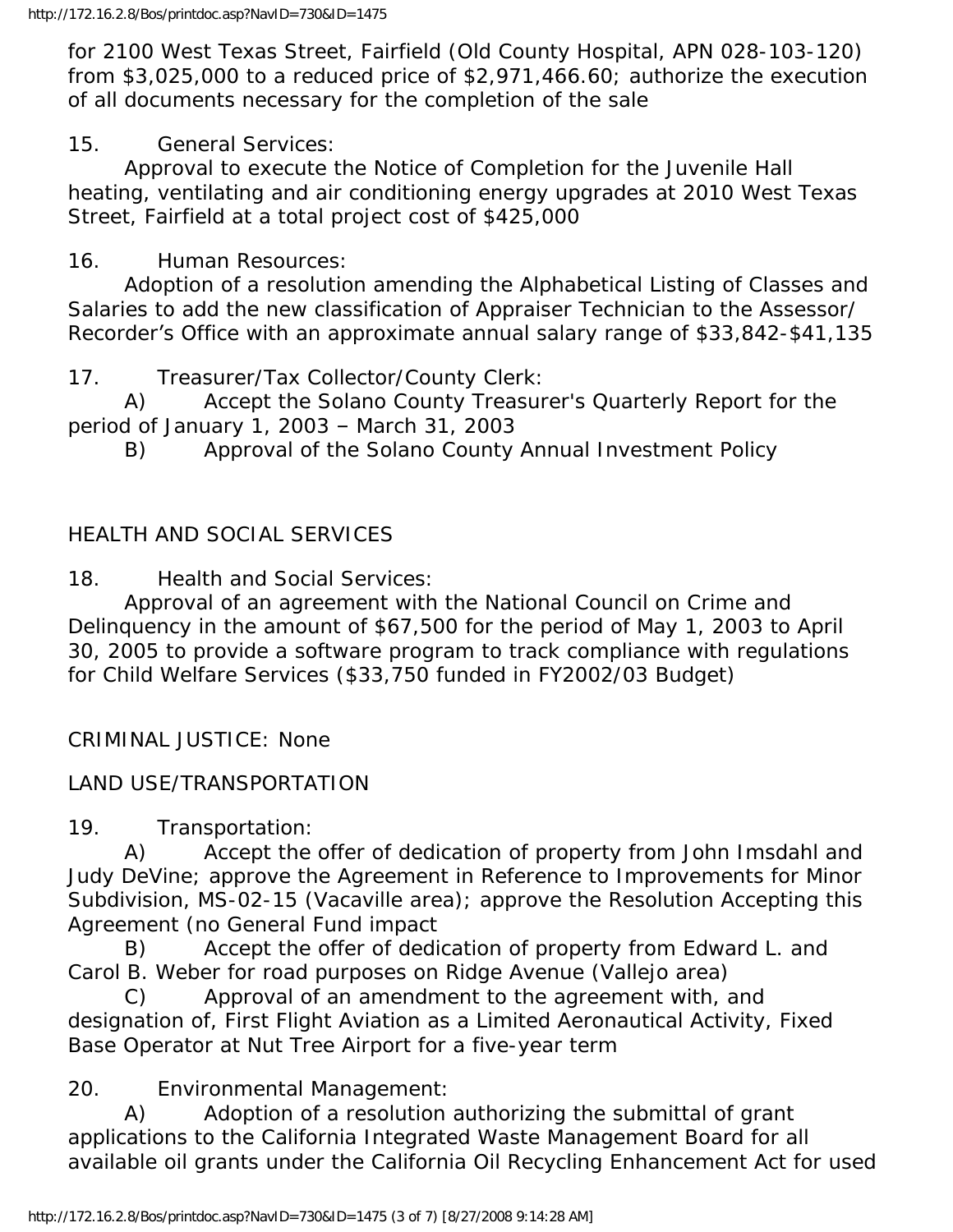oil recycling programs extending to June 30, 2006 (no General Fund impact) B) Second reading for adoption of an ordinance amending Solano County Code Chapter 25 to revise and add requirements pertaining to land application of biosolids in the unincorporated areas of Solano County

## OTHER:

21. Agriculture:

 Approval of a resolution providing for an increased continuous appropriation to the USDA-APHIS, Wildlife Services budget to support California's Cooperative Wildlife Services Program; direct a request to our congressional delegation for increased appropriation

22. Solano County Fair Association:

Approval of an indemnification amendment to the agreement with the County for management and operations of the Solano County Fair and Fairgrounds

SPECIAL DISTRICTS GOVERNED BY THE BOARD OF SUPERVISORS: None

## SCHEDULED CALENDAR

23. Rescheduled Consent Items: (Items pulled from Consent Calendar above)

- $(A)$   $E)$
- $(B)$   $F)$
- $(C)$   $G)$
- $D)$  H)

GENERAL GOVERNMENT

24. County Administrator:

 A) Receive status report on legislation of importance to Solano County and take action as recommended

 B) Conduct a noticed/published hearing to consider adoption of new and revised fees by separate resolutions for various County departments as outlined in the staff report

25. General Services:

 Conduct a noticed/published hearing to consider adoption of the Solano County 5-Year Capital Improvement Plan

HEALTH AND SOCIAL SERVICES: None

CRIMINAL JUSTICE:

26. Sheriff/Coroner:

Consider authorization for the Sheriff to sign an amendment to the Mentally Ill Offender Crime Reduction Grant reducing the grant amount, the required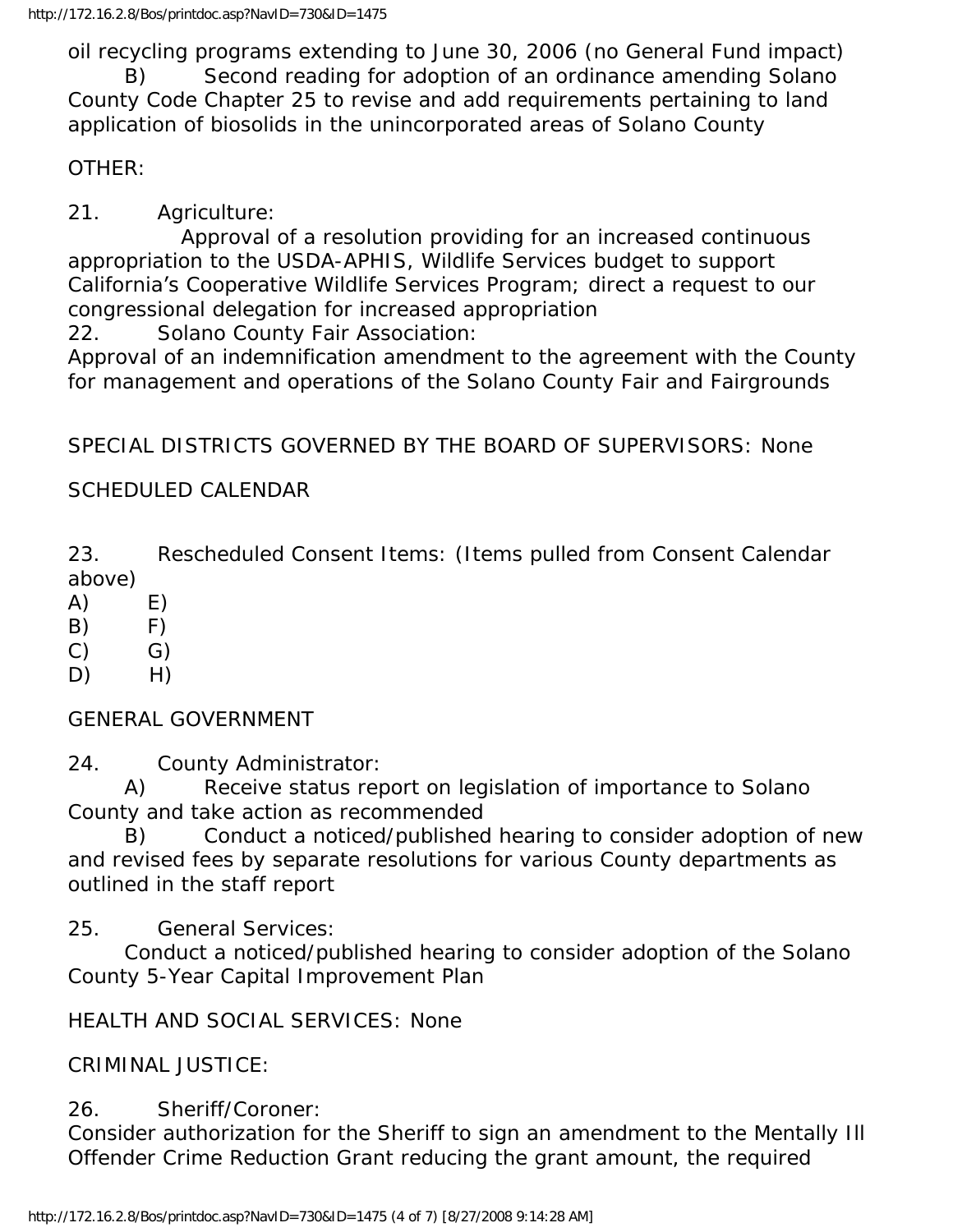match, participant numbers and revising the program evaluation to adjust for a shortened program duration from an original ending date of June 30, 2004 to a revised ending date range of mid-November to December, 2003 due to an anticipated end to project funding LAND USE/TRANSPORTATION

27. Transportation:

 A) Consider approval of actions as outlined in the staff report necessary for the purchase of property for Walters Frontage Road

 B ) Conduct a noticed/published hearing to consider adoption of a Resolution of Necessity to condemn a portion of a parcel owned by Robert J. Southward, needed for the Walters Frontage Road Project (4/5 vote required)

 C) Consider authorization for the Transportation Director to advertise for bids for the construction and installation of electrical service for the County hangars at Nut Tree Airport; authorize the Transportation Director to award, and the County Administrator to execute, contracts to the lowest responsible bidder

28. Environmental Management:

 A) Conduct a continued public hearing to consider an appeal of the Zoning Administrator's decision to approve Minor Subdivision MS-02-01 permitting a four lot subdivision, for Harry Schrontz, located at 3738 Morningbird Lane (Vacaville area) (APN's 0123-060-430 & 440) (continued from January 14, 2003 and March 25, 2003)

 B) Consider concurring with staff's recommendation to suspend Solano County's Housing Rehabilitation Loan and Grant Programs; authorize the County Administrator to sign an agreement for FY2003/04 to have income eligibility verification follow up on loan and grant recipients performed

## OTHER:

29. Agriculture:

 First reading of an ordinance modifying Chapter 2A of the Solano County Code (Right to Farm), to provide notice of the Right to Farm Ordinance prior to closing of property sales and updating addresses for departments (waive reading of the ordinance by majority vote)

## MISCELLANEOUS ITEMS

Appointments/Resignations to Boards and Commissions:

30. A) Board of Supervisors:

 Appointment of Cynthia Gruszkiewicz to the Solano Napa Area Agency on Aging

 B) Board of Supervisors: Reappointment of Ann Jacobs to the Solano County Arts Council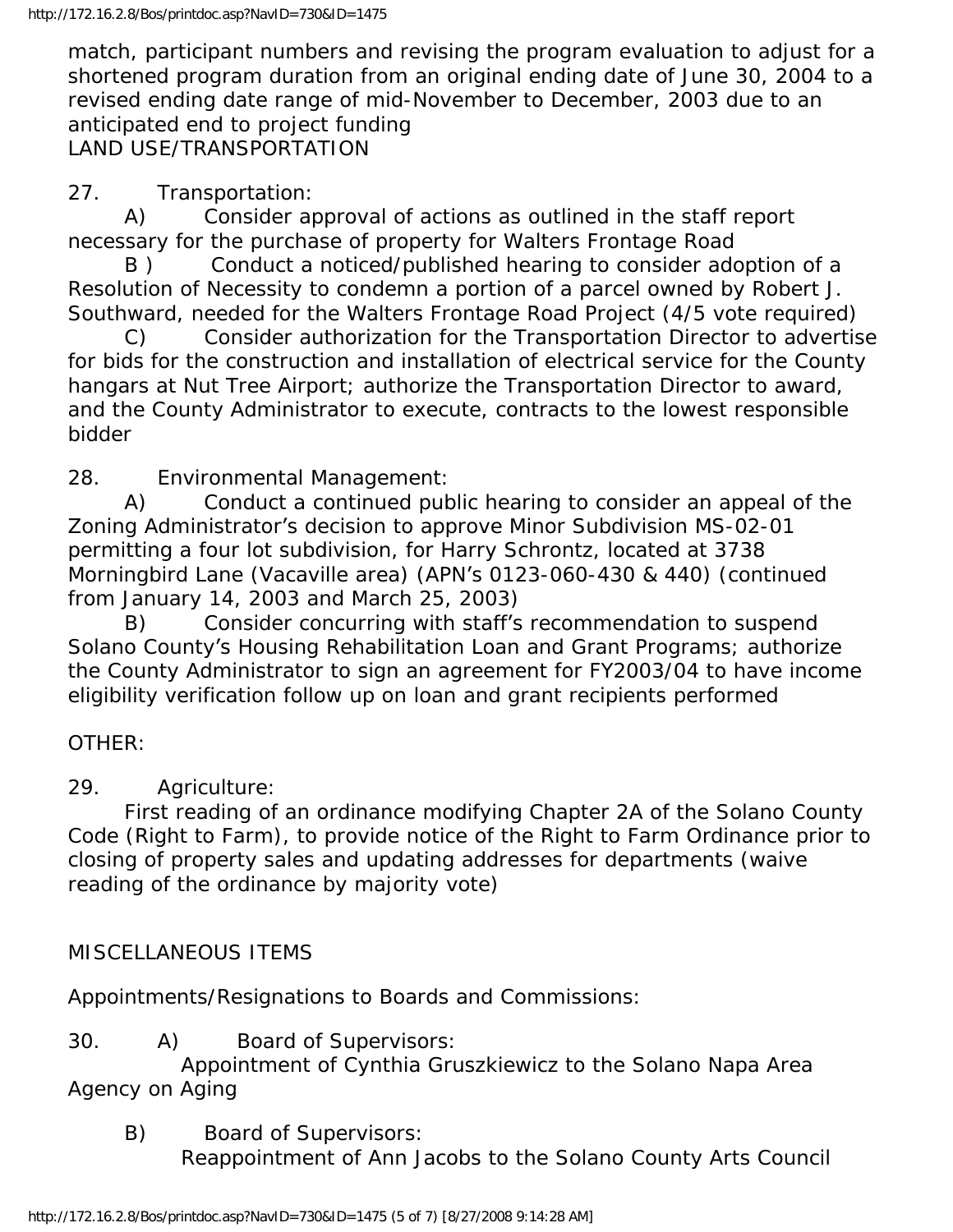C) Board of Supervisors:

 Reappoint of Donald Bond to the Equal Employment Opportunity Council

D) Board of Supervisors:

 Appointment of Silverio Castaneda to the Solano County Agricultural Advisory Committee

E) Board of Supervisors:

 Appointment of Bruce Brazelton to the Solano County Agricultural Advisory Committee

F) Workforce Investment Board of Solano County:

 Ratify appointments of Ms. Janet Murray and Dr. Paulette Perfumo to the Workforce Investment Board

31. Adjourn:

## MEETING CALENDAR

4/22 5:30 p.m. Vallejo Sanitation and Flood Control, 555 Santa Clara St., Vallejo 4/24 2:00 p.m. Solano County Child Care Planning Council, Children's Network Conference Room, 2320 Courage Dr., FF 5/1 10:00 a.m. Solano County Zoning Administrator, 470 Chadbourne Rd., 2nd Floor, FF 5/1 1:00 p.m. BCDC, S.F. Downtown Center, 425 Market St., San Francisco 5/1 7:00 p.m. Solano County Planning Commission, Board of Supervisors Chambers, 580 Texas St., FF 5/5 10:00 a.m. LAFCO, Board of Supervisors Chambers, 580 Texas St., FF 5/6 9:00 a.m. Board of Supervisors, 580 Texas St., FF 5/6 6:30 p.m. SIDS Advisory Committee, 300 Hospital Dr., Medical Staff Meeting Room, Vallejo 5/6 6:30 p.m. Solano County Children & Families Commission, Health & Human Services Center Multipurpose Rm., 2101 Courage Dr., FF 5/7 9:30 a.m. BAAQMD 939 Ellis St., San Francisco 5/7 Noon Children's Network, Suisun Community Center, 611 Village Drive, Suisun 5/7 1:30 p.m. ABAG Regional Planning Comm. 5/8 1:30 p.m. Emergency Medical Care Committee, 275 Beck Ave., Conf. Rm. 1, FF 5/8 7:00 p.m. Solano County Aviation Advisory